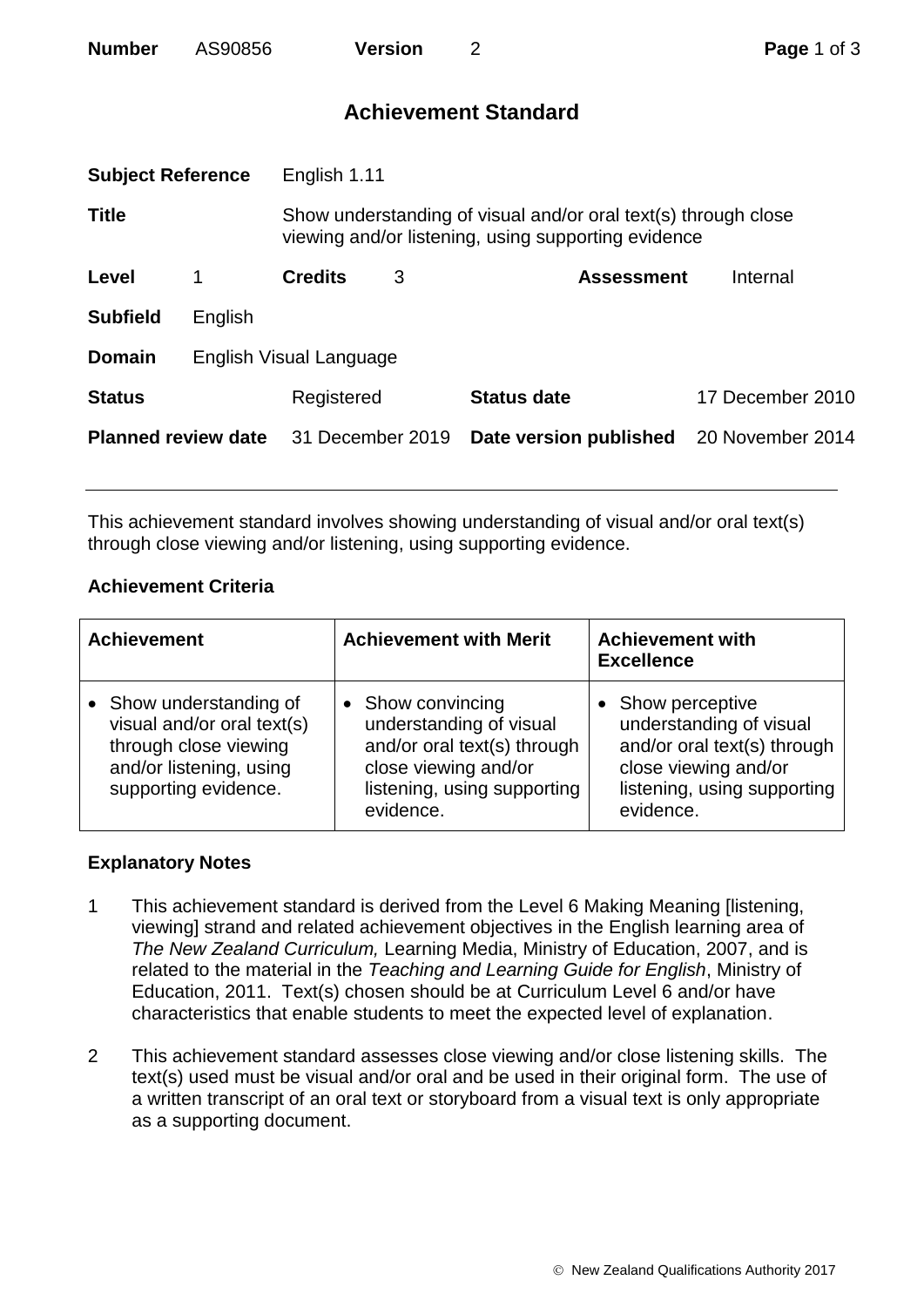- 3 Text(s) for *close viewing and/or listening* may be entire short visual and/or oral text(s), or extract(s) from larger text(s). The specific segment(s) selected for close viewing and/or listening must not have been previously studied in terms of the meanings and effects of their ideas and text conventions.
- 4 *Close viewing and/or listening* responses may be presented in appropriate oral, visual and/or written forms.
- 5 *Close viewing and/or listening* involves a detailed exploration of text aspects.
- 6 Evidence of understanding of texts includes explanation of the following text aspects:
	- purposes and audiences
	- ideas (eg notable or major themes, attitudes, beliefs, experiences, feelings, insights, meanings, opinions, thoughts, and understandings within the text)
	- language features and structures (eg part text, whole text, narrative)
	- text conventions (spelling, punctuation, grammar).
- 7 At least four text aspects must be discussed. Different explanations must be given for each text aspect, each supported by different details.
- 8 *Show understanding of visual and/or oral text(s)* involves explaining aspects of visual and/or oral text(s) in terms of the meanings and effects created.
- 9 *Show convincing understanding* involves explaining how aspects of visual and/or oral text(s) work together to create meaning.
- 10 *Show perceptive understanding* involves explaining how aspects of visual and/or oral text(s) communicate ideas about the text in relation to the writer's purpose as well as wider contexts, such as human experience, society and the wider world.
- 11 *Supporting evidence* refers to the use of specific and relevant details from the text(s) to support ideas.
- 12 The following text types may be included (either as complete texts or as extracts):
	- film, television production, music video
	- drama production
	- multimedia text
	- graphic novel
	- drama production, radio production
	- oratory
	- song performance
	- documentary
	- interview.
- 13 Conditions of Assessment related to this achievement standard can be found at [http://ncea.tki.org.nz/Resources-for-Internally-Assessed-Achievement-Standards.](http://ncea.tki.org.nz/Resources-for-Internally-Assessed-Achievement-Standards)